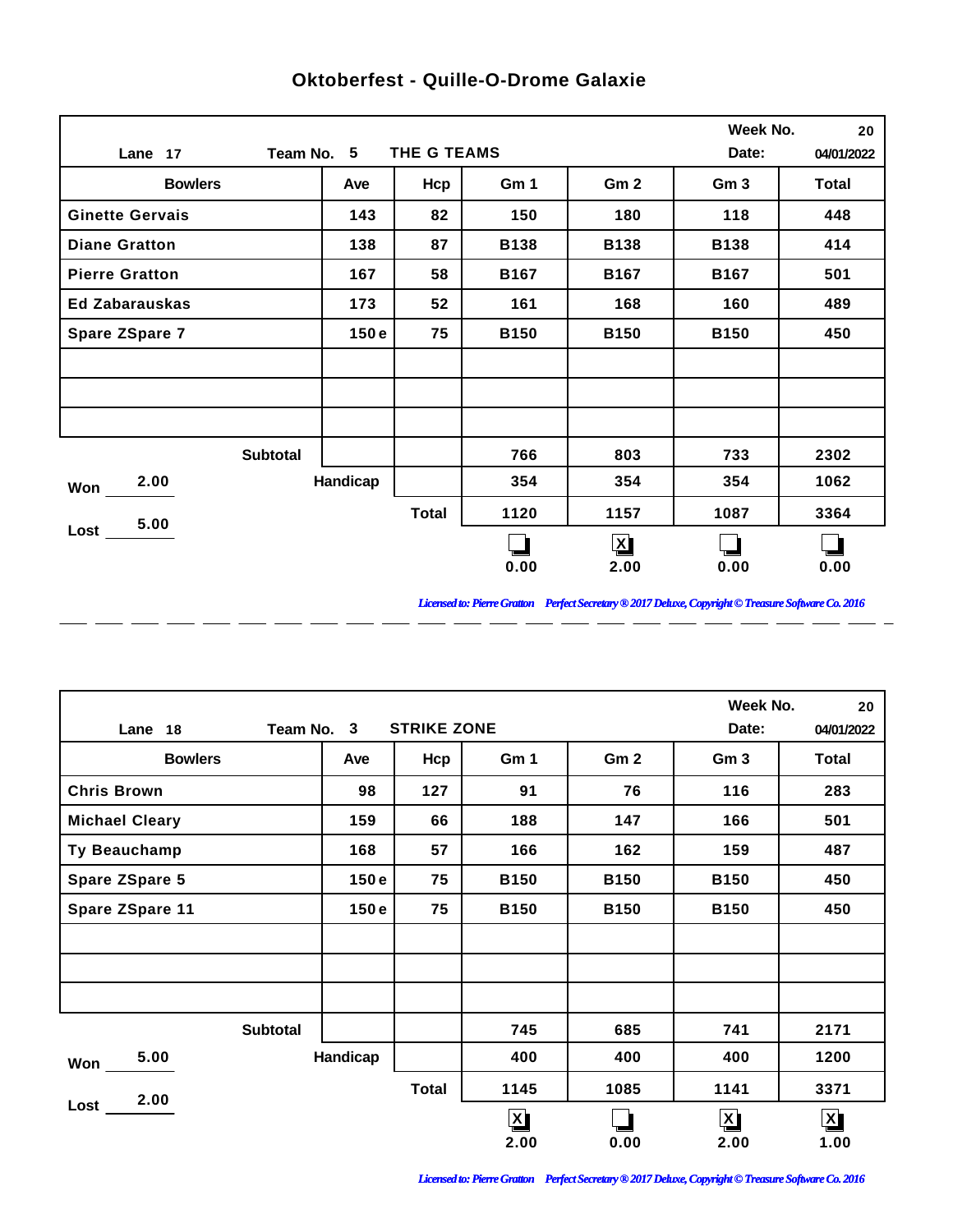|                         |                 |              |                           |                 | Week No.        | 20         |
|-------------------------|-----------------|--------------|---------------------------|-----------------|-----------------|------------|
| Lane 19                 | Team No. 7      |              | <b>GO STRIKE YOURSELF</b> |                 | Date:           | 04/01/2022 |
| <b>Bowlers</b>          | Ave             | Hcp          | Gm 1                      | Gm <sub>2</sub> | Gm <sub>3</sub> | Total      |
| <b>Francois Lepine</b>  | 131             | 94           | <b>B131</b>               | <b>B131</b>     | <b>B131</b>     | 393        |
| <b>Steven Tuinstra</b>  | 155             | 70           | 161                       | 123             | 160             | 444        |
| <b>Daniel Beauchamp</b> | 166             | 59           | <b>B166</b>               | <b>B166</b>     | <b>B166</b>     | 498        |
| <b>Spare ZSpare 2</b>   | 150e            | 75           | <b>B150</b>               | <b>B150</b>     | <b>B150</b>     | 450        |
| <b>Spare ZSpare 9</b>   | 150e            | 75           | <b>B150</b>               | <b>B150</b>     | <b>B150</b>     | 450        |
|                         |                 |              |                           |                 |                 |            |
|                         |                 |              |                           |                 |                 |            |
|                         |                 |              |                           |                 |                 |            |
|                         | <b>Subtotal</b> |              | 758                       | 720             | 757             | 2235       |
| 0.00<br>Won             | Handicap        |              | 373                       | 373             | 373             | 1119       |
| 7.00                    |                 | <b>Total</b> | 1131                      | 1093            | 1130            | 3354       |
| Lost                    |                 |              |                           |                 |                 |            |
|                         |                 |              | 0.00                      | 0.00            | 0.00            | 0.00       |

 $\overline{a}$ 

 $=$   $=$ 

 $\overline{a}$ 

 $\overline{a}$ 

 $\overline{a}$ 

 $\overline{a}$ 

 $\overline{a}$ 

## **Oktoberfest - Quille-O-Drome Galaxie**

*Licensed to: Pierre Gratton Perfect Secretary ® 2017 Deluxe, Copyright © Treasure Software Co. 2016* \_ \_\_ \_\_ \_\_ \_\_ \_\_ \_\_ \_\_ \_\_ \_\_ \_\_ \_\_

 $\overline{a}$   $\overline{a}$ 

|                      |                 |                      |              |                         | Week No.        | 20                      |
|----------------------|-----------------|----------------------|--------------|-------------------------|-----------------|-------------------------|
| Lane 20              | Team No. 4      | <b>SPLIT HAPPENS</b> |              |                         | Date:           | 04/01/2022              |
| <b>Bowlers</b>       | Ave             | Hcp                  | Gm 1         | Gm <sub>2</sub>         | Gm <sub>3</sub> | Total                   |
| George Tuinstra Jr   | 147             | 78                   | 118          | 193                     | 200             | 511                     |
| <b>Jaycee Drew</b>   | 140             | 85                   | 143          | 125                     | 167             | 435                     |
| <b>Pat Beauchamp</b> | 197             | 28                   | 231          | 254                     | 234             | 719                     |
| Spare ZSpare 6       | 150e            | 75                   | <b>B150</b>  | <b>B150</b>             | <b>B150</b>     | 450                     |
| Spare ZSpare 11      | 150e            | 75                   | <b>B150</b>  | <b>B150</b>             | <b>B150</b>     | 450                     |
|                      |                 |                      |              |                         |                 |                         |
|                      |                 |                      |              |                         |                 |                         |
|                      |                 |                      |              |                         |                 |                         |
|                      | <b>Subtotal</b> |                      | 792          | 872                     | 901             | 2565                    |
| 7.00<br>Won          | Handicap        |                      | 341          | 341                     | 341             | 1023                    |
| 0.00                 |                 | <b>Total</b>         | 1133         | 1213                    | 1242            | 3588                    |
| Lost                 |                 |                      | $\mathbf{X}$ | $\overline{\mathbf{X}}$ | $\mathbf{X}$    | $\overline{\mathbf{X}}$ |
|                      |                 |                      | 2.00         | 2.00                    | 2.00            | 1.00                    |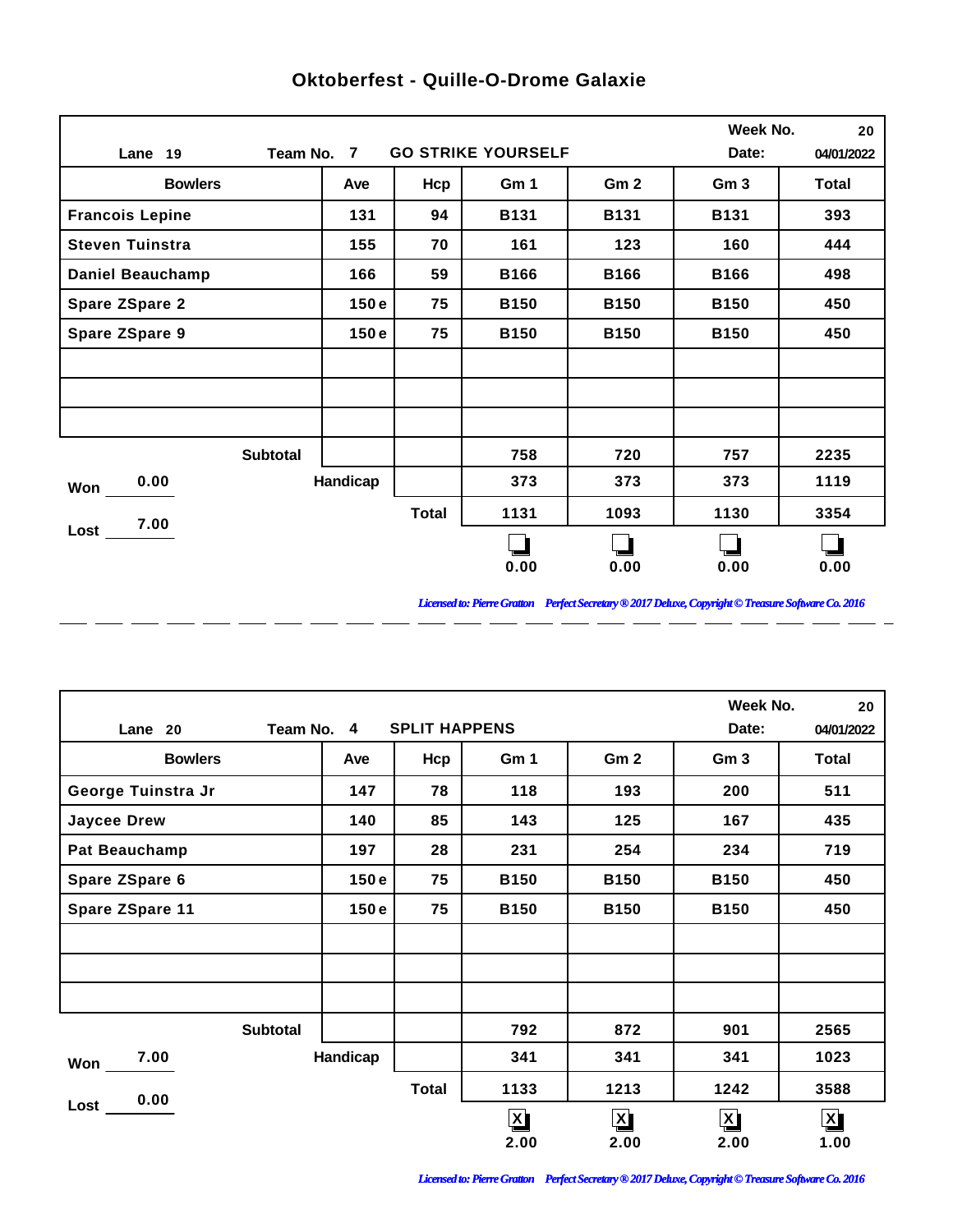|                      |                 |              |                        |                 | Week No.        | 20         |
|----------------------|-----------------|--------------|------------------------|-----------------|-----------------|------------|
| Lane 21              | Team No. 1      |              | <b>CHASING TURKEYS</b> |                 | Date:           | 04/01/2022 |
| <b>Bowlers</b>       | Ave             | Hcp          | Gm 1                   | Gm <sub>2</sub> | Gm <sub>3</sub> | Total      |
| <b>Marjo Cartier</b> | 129             | 96           | 145                    | 129             | 139             | 413        |
| <b>Diane Cooper</b>  | 136             | 89           | 103                    | 117             | 108             | 328        |
| <b>Steve Walling</b> | 150             | 75           | 142                    | 147             | 144             | 433        |
| Spare ZSpare 1       | 150e            | 75           | <b>B150</b>            | <b>B150</b>     | <b>B150</b>     | 450        |
| Spare ZSpare 3       | 150e            | 75           | <b>B150</b>            | <b>B150</b>     | <b>B150</b>     | 450        |
|                      |                 |              |                        |                 |                 |            |
|                      |                 |              |                        |                 |                 |            |
|                      |                 |              |                        |                 |                 |            |
|                      | <b>Subtotal</b> |              | 690                    | 693             | 691             | 2074       |
| 2.00<br>Won          | Handicap        |              | 410                    | 410             | 410             | 1230       |
| 5.00                 |                 | <b>Total</b> | 1100                   | 1103            | 1101            | 3304       |
| $Loss-$              |                 |              | $\mathbf{X}$           |                 |                 |            |
|                      |                 |              | 2.00                   | 0.00            | 0.00            | 0.00       |

 $\overline{a}$ 

 $\overline{a}$ 

 $\overline{a}$ 

 $\overline{a}$ 

 $\overline{a}$ 

 $\overline{a}$ 

 $\overline{a}$ 

## **Oktoberfest - Quille-O-Drome Galaxie**

*Licensed to: Pierre Gratton Perfect Secretary ® 2017 Deluxe, Copyright © Treasure Software Co. 2016*

<u> 2002 - 2003 - 2003 - 2003 - 2003 - 2003 - 2003 - 2003 - 2003 - 2003 - 2003 - 2003 - 2003 - 2003 - 2003 - 200</u>

|                         |                 |          |                  |             |                         | Week No.             | 20                      |
|-------------------------|-----------------|----------|------------------|-------------|-------------------------|----------------------|-------------------------|
| Lane 22                 | Team No. 6      |          | <b>POWERBALL</b> |             |                         | Date:                | 04/01/2022              |
| <b>Bowlers</b>          |                 | Ave      | Hcp              | Gm 1        | Gm <sub>2</sub>         | Gm <sub>3</sub>      | Total                   |
| <b>Denise Loyer</b>     |                 | 134      | 91               | 103         | 98                      | <b>B134</b>          | 335                     |
| Mia Beauchamp           |                 | 155      | 70               | <b>B155</b> | <b>B155</b>             | <b>B155</b>          | 465                     |
| <b>Denis Prud'Homme</b> |                 | 171      | 54               | 151         | 191                     | 169                  | 511                     |
| Spare ZSpare 8          |                 | 150e     | 75               | <b>B150</b> | <b>B150</b>             | <b>B150</b>          | 450                     |
| Spare ZSpare13          |                 | 150e     | 75               | <b>B150</b> | <b>B150</b>             | <b>B150</b>          | 450                     |
|                         |                 |          |                  |             |                         |                      |                         |
|                         |                 |          |                  |             |                         |                      |                         |
|                         |                 |          |                  |             |                         |                      |                         |
|                         | <b>Subtotal</b> |          |                  | 709         | 744                     | 758                  | 2211                    |
| 5.00<br>Won             |                 | Handicap |                  | 365         | 365                     | 365                  | 1095                    |
| 2.00                    |                 |          | <b>Total</b>     | 1074        | 1109                    | 1123                 | 3306                    |
| Lost                    |                 |          |                  |             | $\overline{\mathbf{X}}$ | $\boxed{\mathbf{X}}$ | $\overline{\mathbf{X}}$ |
|                         |                 |          |                  | 0.00        | 2.00                    | 2.00                 | 1.00                    |